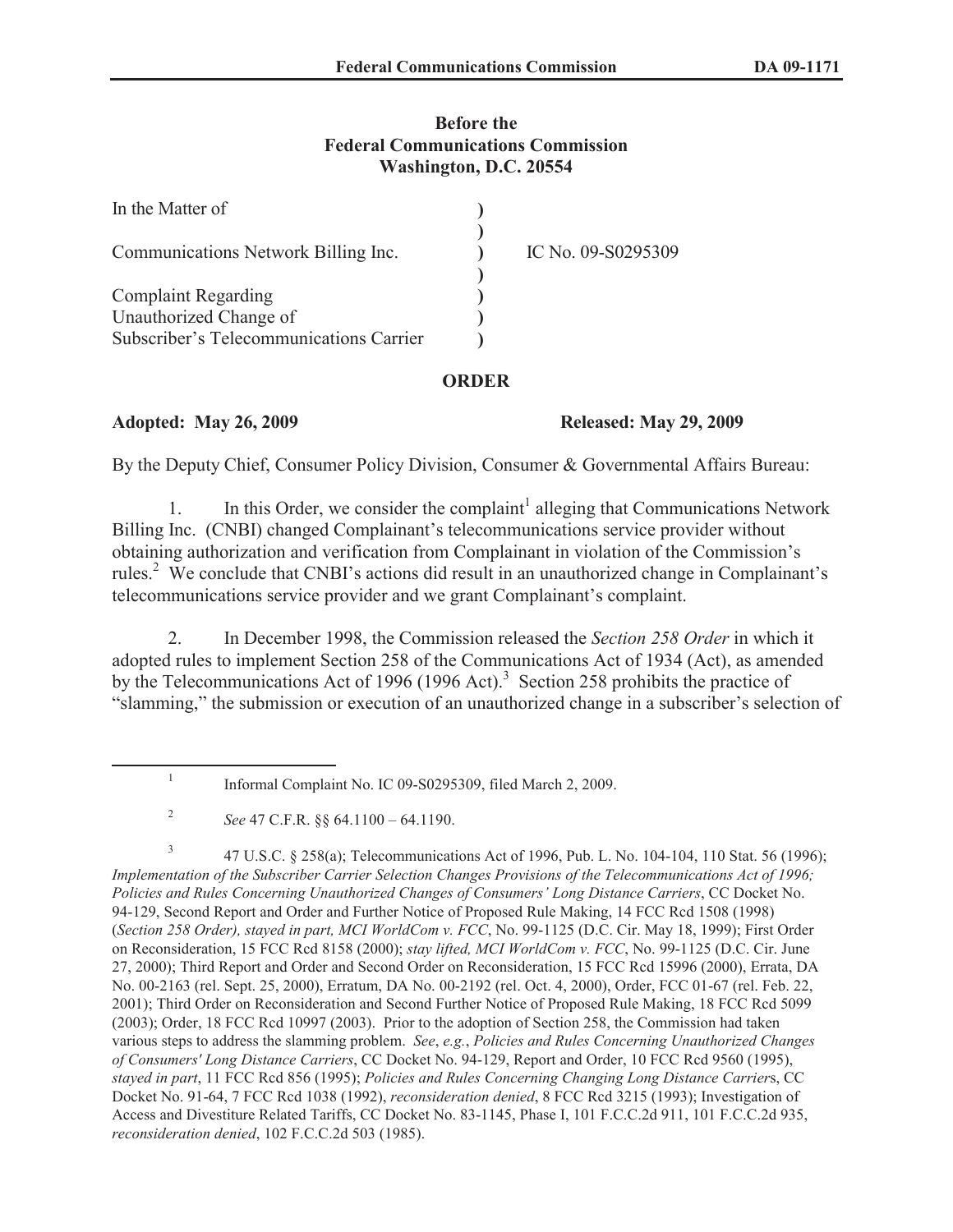a provider of telephone exchange service or telephone toll service.<sup>4</sup> In the *Section 258 Order*, the Commission adopted aggressive new rules designed to take the profit out of slamming, broadened the scope of the slamming rules to encompass all carriers, and modified its existing requirements for the authorization and verification of preferred carrier changes. The rules require, among other things, that a carrier receive individual subscriber consent before a carrier change may occur.<sup>5</sup> Pursuant to Section 258, carriers are absolutely barred from changing a customer's preferred local or long distance carrier without first complying with one of the Commission's verification procedures.<sup>6</sup> Specifically, a carrier must: (1) obtain the subscriber's written or electronically signed authorization in a format that meets the requirements of Section 64.1130; (2) obtain confirmation from the subscriber via a toll-free number provided exclusively for the purpose of confirming orders electronically; or (3) utilize an independent third party to verify the subscriber's order.<sup>7</sup>

3. The Commission also has adopted liability rules. These rules require the carrier to absolve the subscriber where the subscriber has not paid his or her bill. In that context, if the subscriber has not already paid charges to the unauthorized carrier, the subscriber is absolved of liability for charges imposed by the unauthorized carrier for service provided during the first 30 days after the unauthorized change.<sup>8</sup> Where the subscriber has paid charges to the unauthorized carrier, the Commission's rules require that the unauthorized carrier pay 150% of those charges to the authorized carrier, and the authorized carrier shall refund or credit to the subscriber 50% of all charges paid by the subscriber to the unauthorized carrier.<sup>9</sup> Carriers should note that our actions in this order do not preclude the Commission from taking additional action, if warranted, pursuant to Section 503 of the Act. $^{10}$ 

4. We received Complainant's complaint on March 2, 2009, alleging that Complainant's telecommunications service provider had been changed to CNBI without Complainant's authorization. Pursuant to Sections 1.719 and  $64.1150$  of our rules,<sup>11</sup> we notified

4 47 U.S.C. § 258(a).

5 *See* 47 C.F.R. § 64.1120.

7 *See* 47 C.F.R. § 64.1120(c). Section 64.1130 details the requirements for letter of agency form and content for written or electronically signed authorizations. 47 C.F.R. § 64.1130.

8 *See* 47 C.F.R. §§ 64.1140, 64.1160. Any charges imposed by the unauthorized carrier on the subscriber for service provided after this 30-day period shall be paid by the subscriber to the authorized carrier at the rates the subscriber was paying to the authorized carrier at the time of the unauthorized change. *Id.*

9 *See* 47 C.F.R. §§ 64.1140, 64.1170.

<sup>10</sup> *See* 47 U.S.C. § 503.

<sup>11</sup> 47 C.F.R. § 1.719 (Commission procedure for informal complaints filed pursuant to Section 258 of the Act); 47 C.F.R. § 64.1150 (procedures for resolution of unauthorized changes in preferred carrier).

<sup>6</sup> 47 U.S.C. § 258(a).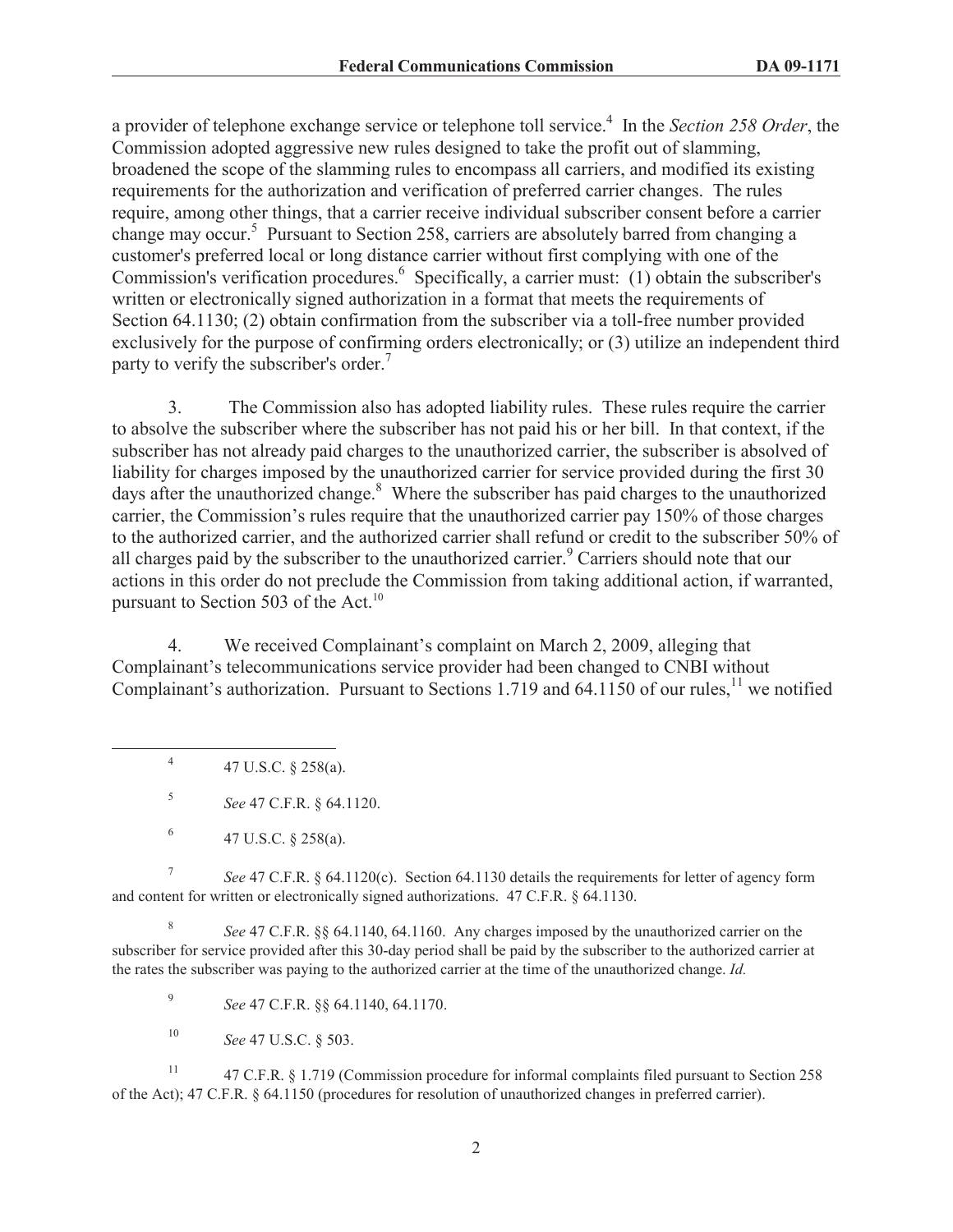CNBI of the complaint and CNBI responded on April 9, 2009.<sup>12</sup> CNBI states that authorization was received through third party verification (TPV). We have reviewed the TPV submitted by CNBI with its response. Section 258(a) of the Communications Act of 1934 (Act), as amended by the Telecommunications Act of  $1996<sup>13</sup>$  provides that, "no telecommunications carrier shall submit or execute a change in subscriber's selection of a provider of telephone exchange service or telephone toll service *except in accordance with such verification procedures as the Commission shall prescribe*.<sup>14</sup> Section 64.1120(c)(3)(iii) of the Commission's rules specifically requires that all third party verifiers "elicit, at a minimum the identity of the subscriber, [and] confirmation that the person on the call is authorized to make the *carrier change*….".<sup>15</sup> CNBI did not satisfy this procedural requirement when its verifier asked whether the person on the call was "authorized by the telephone account owner to make changes to and/or incur charges on this telephone account."<sup>16</sup> A "yes" response by the person on the call does not provide clear and convincing evidence confirming that such person was "authorized to make the carrier change" because the person on the call could have been confirming authorization only for incurring charges. The possibility of the person on the call only confirming authorization to incur charges would not meet the specific procedural requirement that the third party verifier "confirm that the person on the call is authorized to make the carrier change."<sup>17</sup> Accordingly, we grant Complainant's complaint. We find that CNBI has failed to produce clear and convincing evidence of a valid authorized carrier change by the Complainant.<sup>18</sup> Therefore, we find that CNBI's actions resulted in an unauthorized change in Complainant's telecommunications service provider and we discuss CNBI's liability below.<sup>19</sup>

5. CNBI must remove all charges incurred for service provided to Complainant for the first thirty days after the alleged unauthorized change in accordance with the Commission's

<sup>15</sup> 47 C.F.R. § 64.1120(c)(3)(iii).

<sup>16</sup> See Reduced Rate Long Distance, LLC, 24 FCC Rcd 2496 (2009). In that Order on Reconsideration, CGB upheld a Division order which stated that a TPV which confirmed that the person on the call was authorized to make changes "and/or" incur charges did not satisfy the Commission's explicit procedural requirement that the verification elicit a confirmation that the person on the call is authorized to make the carrier change.

<sup>18</sup> *See* 47 C.F.R. § 64.1150(d).

<sup>19</sup> If Complainant is unsatisfied with the resolution of this complaint, Complainant may file a formal complaint with the Commission pursuant to Section 1.721 of the Commission's rules, 47 C.F.R. § 1.721. Such filing will be deemed to relate back to the filing date of Complainant's informal complaint so long as the formal complaint is filed within 45 days from the date of this order is mailed or delivered electronically to Complainant. *See* 47 C.F.R. § 1.719.

<sup>12</sup> CNBI's Response to Informal Complaint No. IC 09-S0295309, received April 9, 2009.

<sup>13</sup> 47 U.S.C. § 258(a); Telecommunications Act of 1996, Pub. L. No. 104-104, 110 Stat. 56 (1996).

<sup>14</sup> *See* 47 U.S.C. § 258(a).

<sup>17</sup> *See id.*